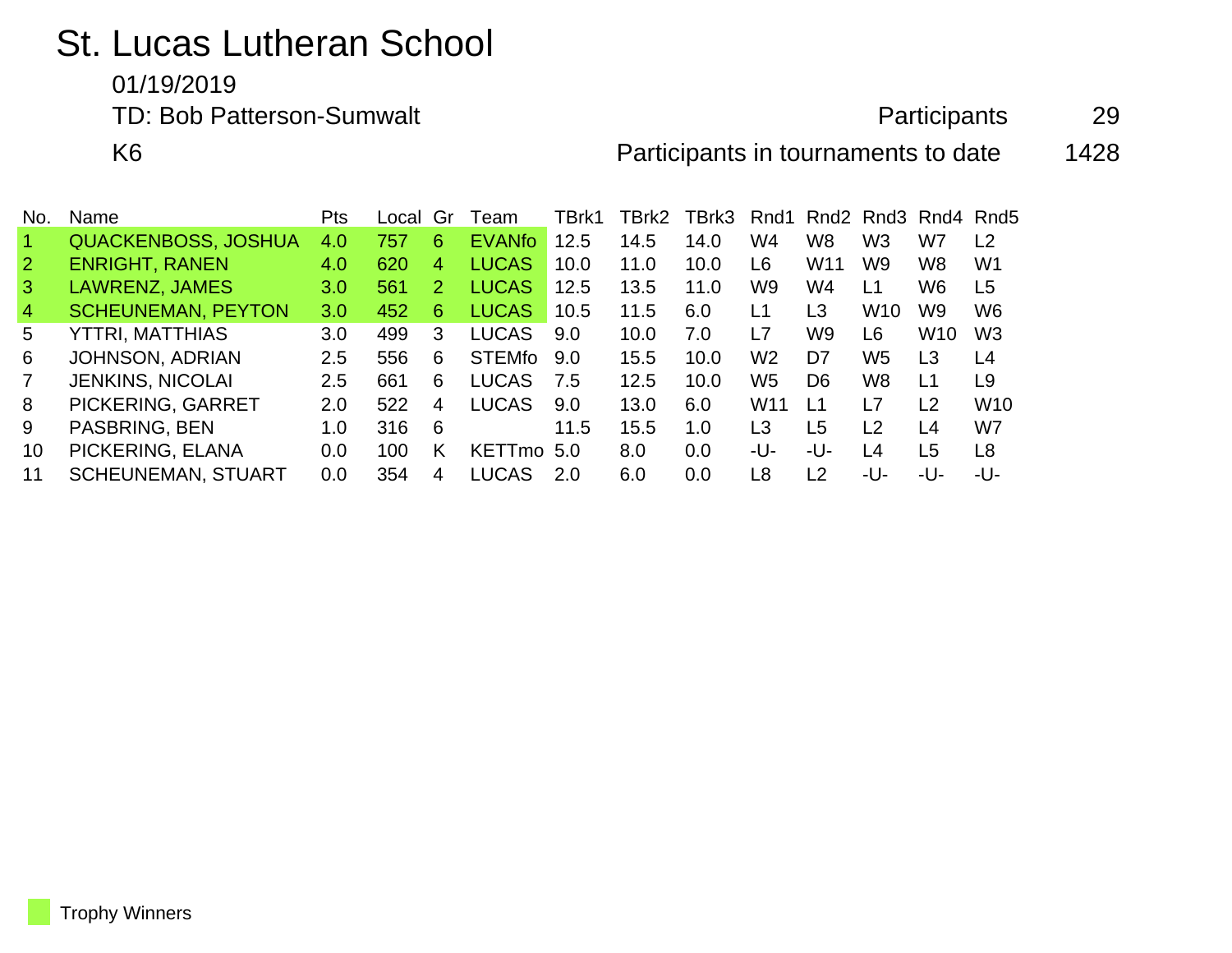| K <sub>12</sub>      |
|----------------------|
| Individual Standings |

| No.            | Name                          | Pts | Local | Gr              | Team          |     | TBrk1 TBrk2 | TBrk3 | Rnd1            | Rnd2            | Rnd3            | Rnd4            |
|----------------|-------------------------------|-----|-------|-----------------|---------------|-----|-------------|-------|-----------------|-----------------|-----------------|-----------------|
| $\overline{1}$ | <b>RUPLINGER, AARON</b>       | 4.0 | 1346  | 7 <sup>1</sup>  | <b>FRANwe</b> | 8.0 | 9.0         | 10.0  | W12             | W <sub>8</sub>  | W4              | W <sub>3</sub>  |
| $\overline{2}$ | POLHEBER, BEN                 | 3.0 | 931   | 12 <sub>2</sub> | KETTmo 9.0    |     | 11.0        | 6.0   | L <sub>3</sub>  | W <sub>6</sub>  | W <sub>5</sub>  | W <sub>9</sub>  |
| $\mathbf{3}$   | <b>COCHRAN, ISAIAH</b>        | 3.0 | 782   | 11              | <b>KEWAhi</b> | 9.0 | 10.5        | 9.0   | W <sub>2</sub>  | W16             | W8              | L1              |
| $\overline{4}$ | <b>MARIS, LUKE</b>            | 3.0 | 1060  | 11              | <b>KEWAhi</b> | 8.0 | 9.0         | 8.0   | W14             | W <sub>9</sub>  | L1              | W <sub>10</sub> |
| 5              | <b>GALLESKE, NATHANIEL</b>    | 3.0 | 602   | 12 <sup>2</sup> | KEWAhi 6.0    |     | 7.0         | 8.0   | W <sub>10</sub> | W <sub>13</sub> | L2              | W <sub>15</sub> |
| 6              | <b>SCHULTZ, KAIL</b>          | 3.0 | 661   | 10 <sup>°</sup> | KEWAhi 6.0    |     | 7.0         | 7.0   | W11             | L2              | W <sub>12</sub> | W <sub>13</sub> |
|                | STEINER, ALEX                 | 3.0 | 528   | 11              | KEWAhi 5.5    |     | 6.5         | 6.0   | L8              | W <sub>11</sub> | W <sub>16</sub> | W <sub>12</sub> |
| 8              | <b>WEBER, JOSH</b>            | 2.0 | 706   | 12              | KETTmo 6.0    |     | 10.0        | 5.0   | W7              | L1              | L3              | <b>W17</b>      |
| 9              | SHANMUGASUNDARAM, ABHINAV 2.0 |     | 826   | $\overline{4}$  | RIVEme 4.0    |     | 8.0         | 6.0   | W <sub>15</sub> | L4              | W <sub>13</sub> | L <sub>2</sub>  |
| 10             | WIRKKULA, RYAN                | 2.0 | 516   | 9               | KETTmo 4.0    |     | 7.5         | 5.0   | L <sub>5</sub>  | <b>W18</b>      | W14             | L4              |
| 11             | <b>SCHILL, KIMBERLY</b>       | 2.0 | 494   | 9               | KETTmo 4.0    |     | 7.0         | 3.0   | L6              | L7              | W <sub>17</sub> | W14             |
| 12             | <b>MARCHELLO, ANTHONY</b>     | 1.0 | 404   | 10              | KETTmo 6.0    |     | 10.0        | 3.0   | L1              | <b>W17</b>      | L <sub>6</sub>  | L7              |
| 13             | LECHMAIER, MADELYN            | 1.0 | 370   | 11              | KETTmo 5.5    |     | 8.5         | 4.0   | W <sub>18</sub> | L <sub>5</sub>  | L <sub>9</sub>  | L <sub>6</sub>  |
| 14             | <b>GALLESKE, THOMAS</b>       | 1.0 | 343   | 10 <sup>°</sup> | KEWAhi 5.0    |     | 8.0         | 3.0   | L4              | W <sub>15</sub> | L10             | L11             |
| 15             | SAMANN, KAYLA                 | 1.0 | 245   | 11              | KETTmo 3.5    |     | 6.5         | 2.0   | L <sub>9</sub>  | L14             | W <sub>18</sub> | L5              |
| 16             | LECHMAIER, EMMIE              | 1.0 | 415   | 9               | KETTmo 3.0    |     | 6.0         | 4.0   | W17             | L3              | L7              | -U-             |
| 17             | <b>CERNY, BRAEDAN</b>         | 0.0 | 179   | 8               | <b>LUCAS</b>  | 4.5 | 6.5         | 0.0   | L16             | L12             | L11             | L <sub>8</sub>  |
| 18             | <b>BYSTREK, IAN</b>           | 0.0 | 100   | 7               | <b>STEMfo</b> | 2.0 | 4.0         | 0.0   | L13             | L10             | L15             | -U-             |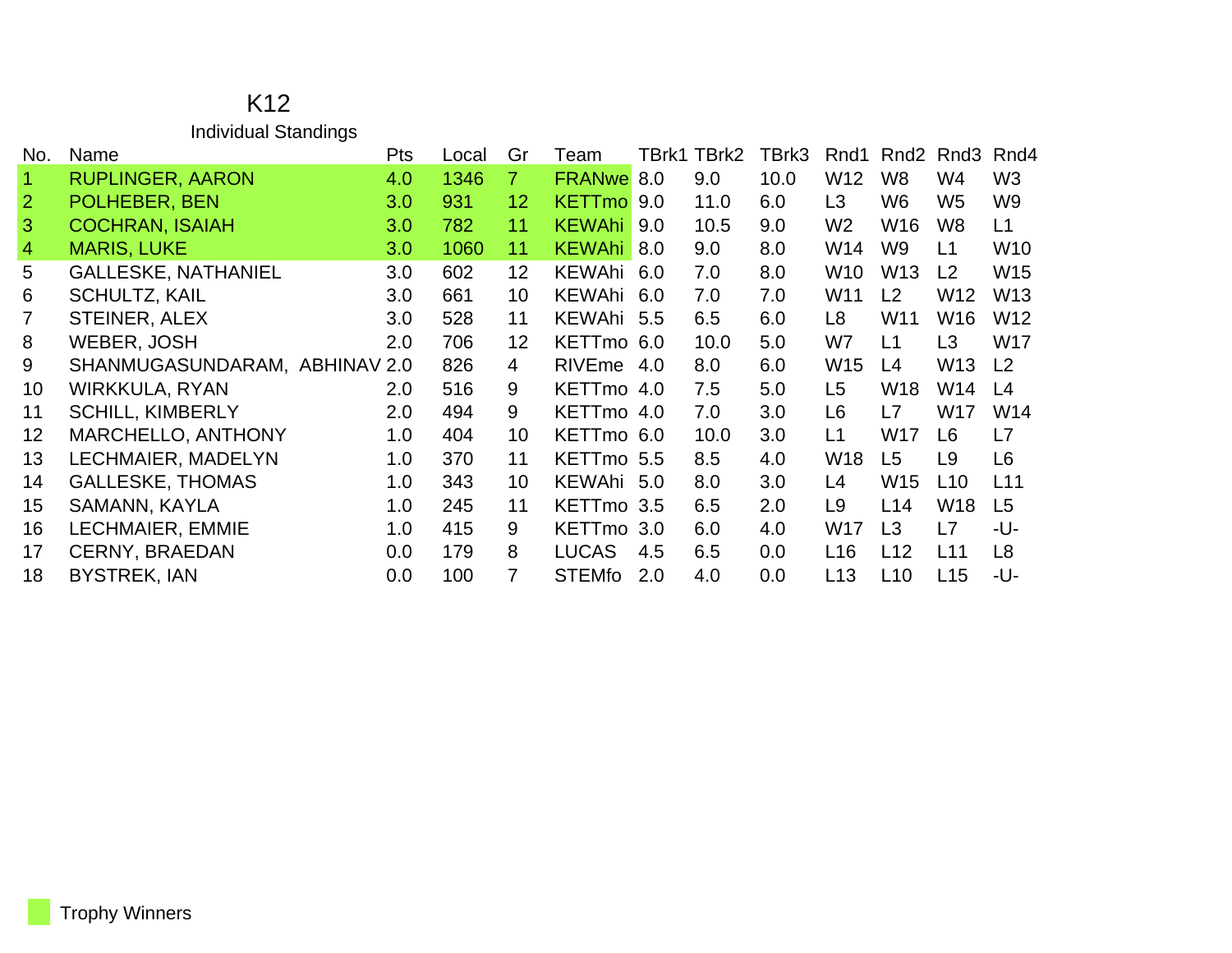|     | K <sub>6</sub>                      |       |      |      |       |      |
|-----|-------------------------------------|-------|------|------|-------|------|
|     | <b>Team Standings</b>               |       |      |      |       |      |
| Plc | Name (Players: Top 4 used)          | Score | Solk | Cum  | CumOp | SBx2 |
|     |                                     |       |      |      |       |      |
|     | St. Lucas Lutheran School, Kewu (7) | 13.0  | 46.0 | 34.0 | 137.0 | 49.0 |
|     | ENRIGHT, RANEN (4.0,620)            |       |      |      |       |      |
|     | LAWRENZ, JAMES (3.0,561)            |       |      |      |       |      |
|     | SCHEUNEMAN, PEYTON (3.0,452)        |       |      |      |       |      |
|     | YTTRI, MATTHIAS (3.0,499)           |       |      |      |       |      |

г